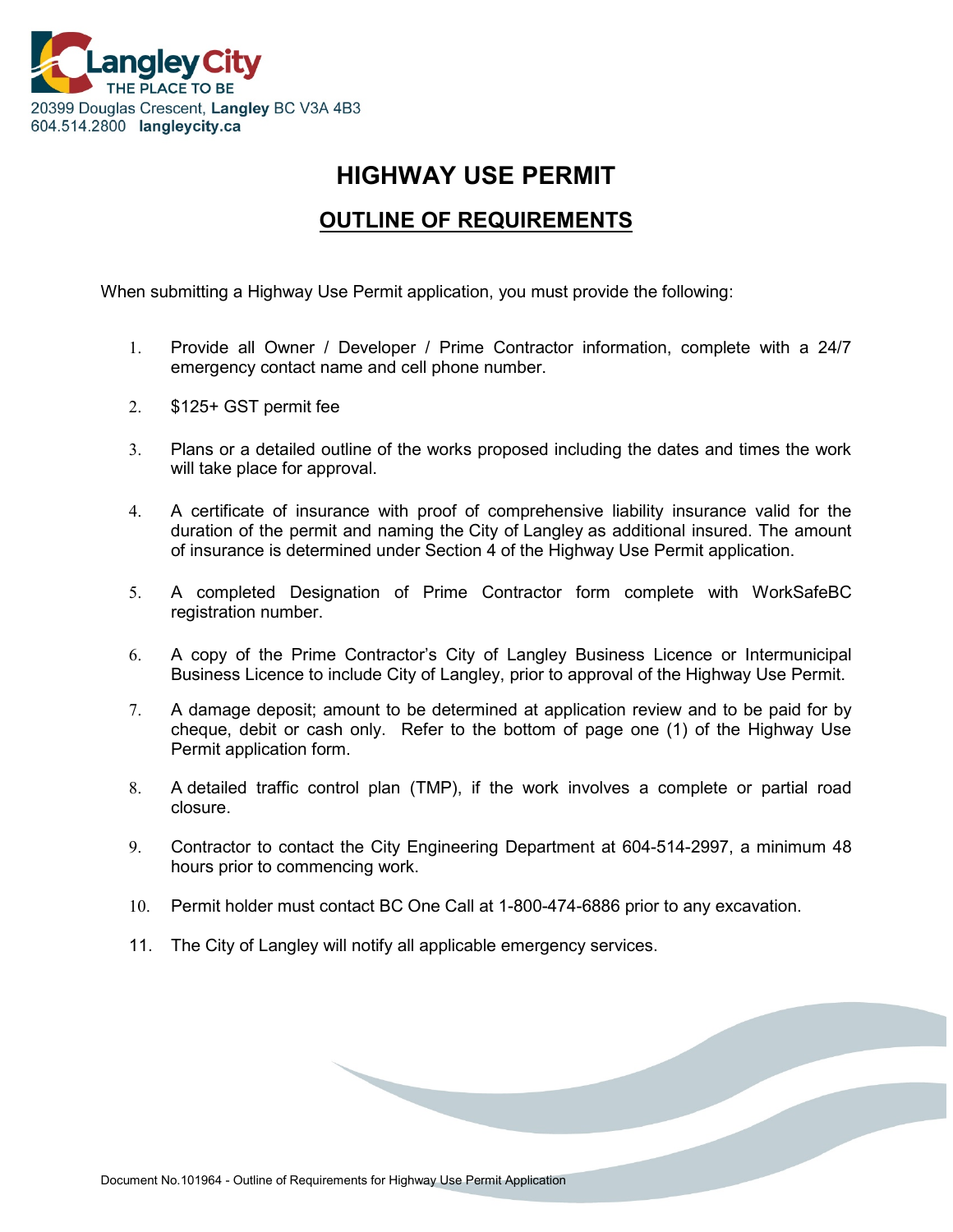

## **HIGHWAY USE PERMIT**

| <b>PERMIT NUMBER</b>              |                                                                                                                                                |
|-----------------------------------|------------------------------------------------------------------------------------------------------------------------------------------------|
| <b>APPLICATION FEE</b>            | $$125.00 + GST$                                                                                                                                |
| <b>SECURITY</b><br><b>DEPOSIT</b> |                                                                                                                                                |
|                                   | <b>**Light Duty - \$1000</b><br>**** Heavy Duty-\$10,000<br>***Medium Duty-\$5000                                                              |
| Date:                             |                                                                                                                                                |
| <b>Applicant Name:</b>            |                                                                                                                                                |
| Company:                          |                                                                                                                                                |
| <b>Company Address:</b>           |                                                                                                                                                |
| Company Phone:                    | <u> 1980 - Johann Barn, mars an t-Amerikaansk kommunist (</u>                                                                                  |
| "works":                          | <b>Location &amp; Description of Work:</b>                                                                                                     |
| <b>Parking Requirements:</b>      |                                                                                                                                                |
|                                   | Start Date: Management of the Start Date:                                                                                                      |
|                                   |                                                                                                                                                |
| <b>Security Deposits:</b>         |                                                                                                                                                |
| **Light Duty:                     | for all work involving purely hand tools, and located completely within the boulevard and                                                      |
|                                   | outside of the paved road area.<br>*** Medium Duty: for all work not involving heavy equipment but still located within the edges of the paved |
| ****Heavy Duty:                   | roadway including manhole access or median landscaping.<br>for all work involving the use of heavy equipment including excavation, paving, and |
|                                   | underground or overhead utility work.<br>Document No.101707 - Highway Use Permit Application Form<br>1                                         |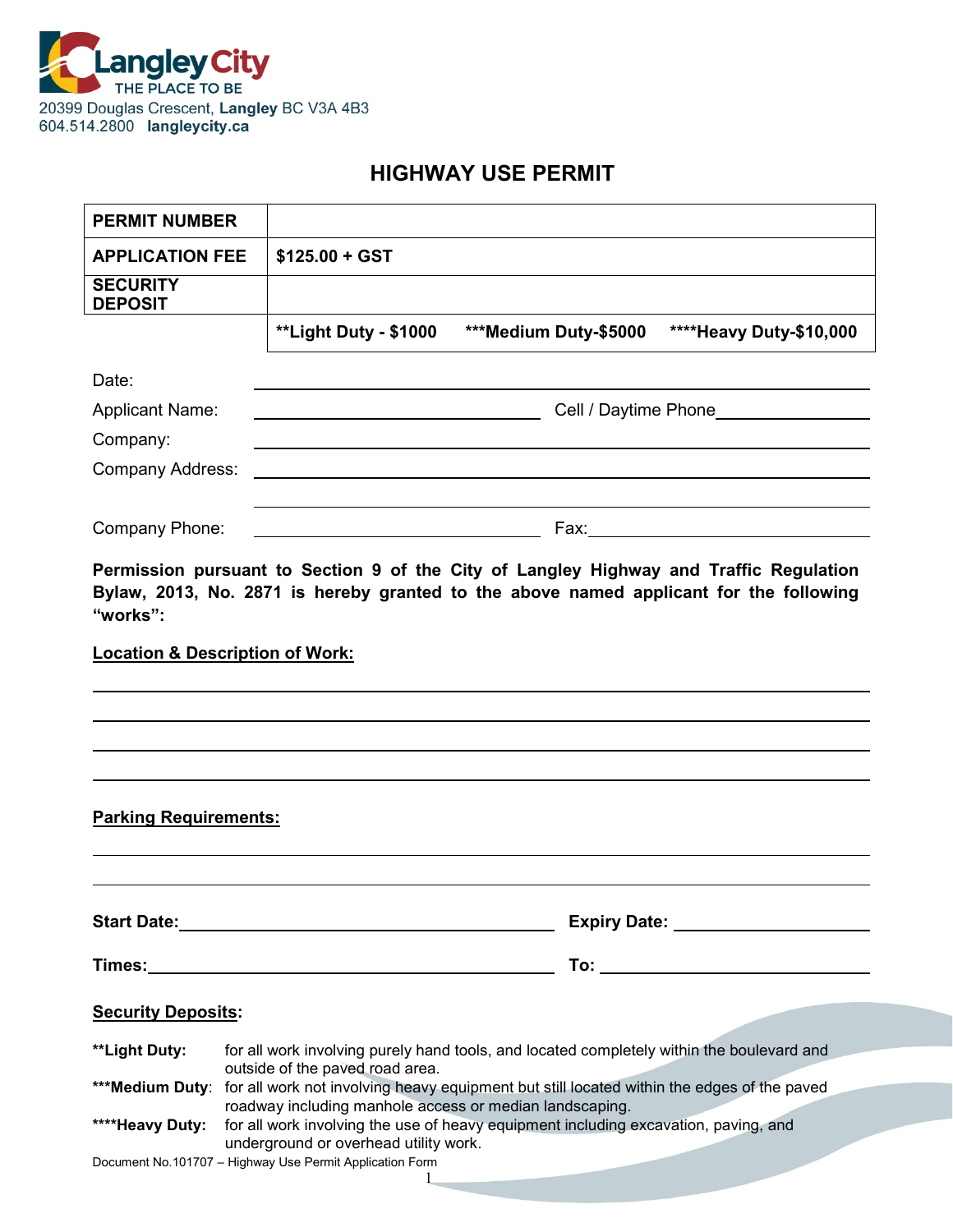

- 1. This permit is issued pursuant to Section 9 of the City of Langley Highway and Traffic Regulation Bylaw, 2013, No. 2871. The issuance of this permit does not exempt, alter or waive any requirements of the Bylaw.
- 2. The Owner or Applicant shall:
	- a. Assume the responsibilities of the Prime Contractor as the Owner, for purposes of and as defined in the Workers Compensation Act section 118 and 119 of Part 3, of the project for which the construction of the Works are being undertaken, or
	- b. Designate a Prime Contractor, pursuant to the definitions and guidelines of WorkSafeBC Regulations, Part 20 and the Workers Compensation Act section 118 of Part 3, for the project for which the construction of the Works are being under taken.
- 3. The Owner/Applicant or the designated Prime Contractor agrees that it shall, at its own expense, procure and carry, or cause to be procured, carried and paid for, full Worker's Compensation Board coverage for itself and all workers, employees, servants and others engaged in or upon any work or service which is the subject of the Permit.
- 4. Applicants for highway use permits must submit evidence of commercial general liability insurance in the amount of:
	- a. \$5,000,000 for all work involving the use of heavy equipment including excavation, paving, and underground or overhead utility work;
	- b. \$3,000,000 for all work not involving heavy equipment but still located within the edges of the paved roadway including manhole access or median landscaping;
	- c. \$1,000,000 for all work involving purely hand tools, and located completely within the boulevard and outside of the paved area.

All policies shall contain a cross-liability clause with the City of Langley named as an additional insured and shall be kept valid for the entire period of work.

- 5. All construction shall be to the MMCD Standard Specifications and City of Langley Supplementary Specification and Standard Drawings contained in the Subdivision and Development Servicing Bylaw.
- 6. Traffic control is the responsibility of the Permit holder. Traffic control shall comply with Part 18 of the OH& S Regulation of WorkSafeBC and the current edition of "BC Traffic Control Manual for Work on Roadways" published by the Ministry of Transportation and in additional the requirements of any Traffic Management plan attached to this permit.
- 7. Failure to comply with any City Bylaw or the terms and conditions of this permit will result in the cancellation of this permit and could result in fines under the Bylaw.

The sum of \$ \_\_\_\_\_\_\_\_\_\_\_\_\_\_\_\_\_\_\_\_\_\_ is deposited as security to guarantee fulfillment of all obligations of the permit. The security shall be returned on satisfactory completion of the "works" minus any costs incurred by the City as per Section 9(i)(iv) of Highway and Traffic Regulation Bylaw 2013, No. 2871.

I acknowledge that in the event of my failure to complete the "work" in accordance with this permit and to the satisfaction of the Engineer, the City may without further notice, take action to complete all or a portion of the "works" and retain the performance security deposit for the City's use as liquidated damages.

| Owner/Applicant,<br>(please print)                                   | APPLICANT'S SIGNATURE         |
|----------------------------------------------------------------------|-------------------------------|
| agree to the terms and conditions of this permit.                    |                               |
| <b>ISSUED BY THE ENGINEER this</b><br>day                            | <b>ENGINEERING DEPARTMENT</b> |
| of<br>20<br>Document No.101707 - Highway Use Permit Application Form |                               |